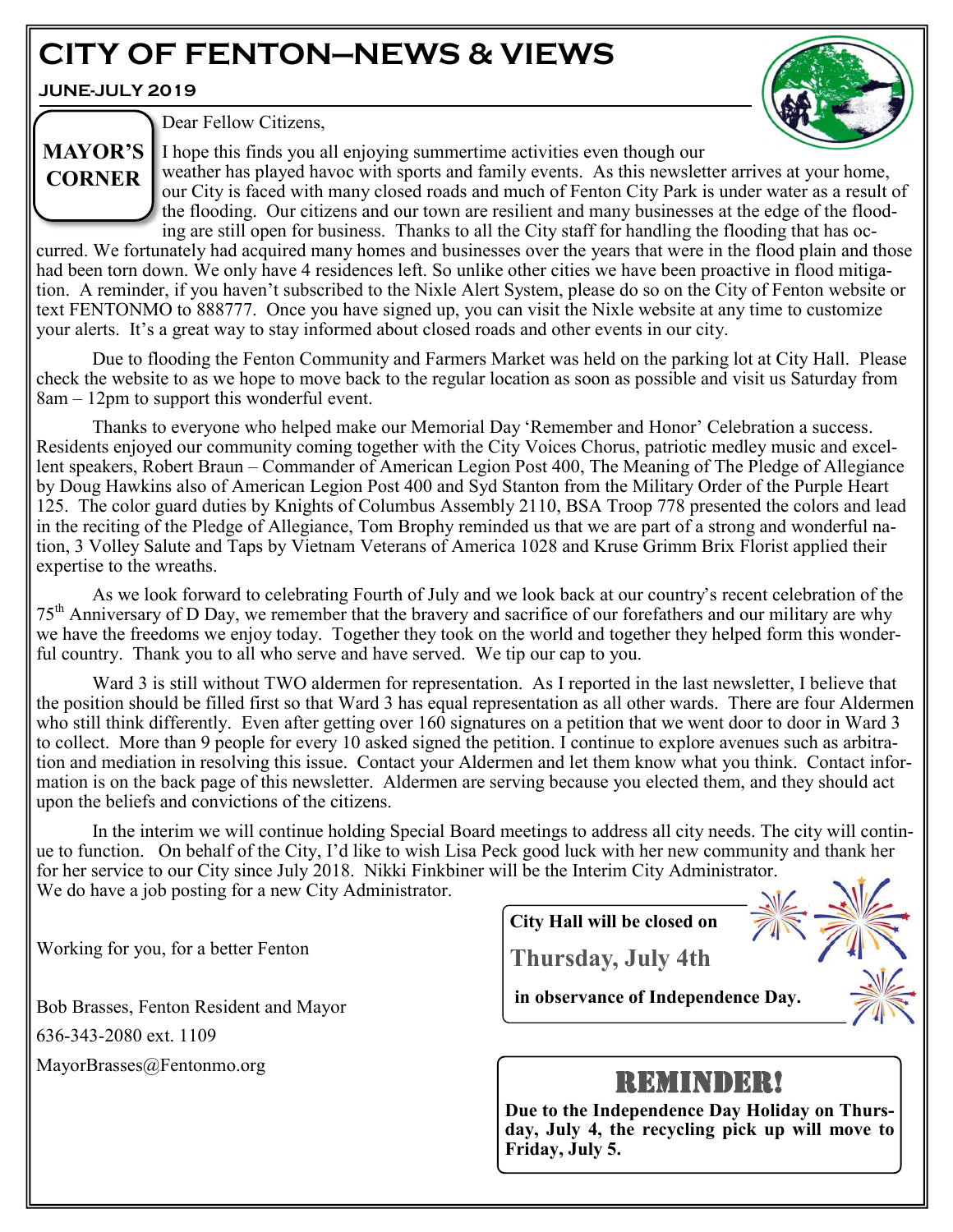#### **PLANNING & ZONING COMMISSION PUBLIC HEARING NOTICE**



On **Tuesday, July 9, 2019,** the Planning & Zoning Commission will hold a Public Hearing at 7:00 p.m. during their regularly scheduled meeting at City Hall to consider

#### the following:

#### **OLD BUSINESS:**

- Consideration of amendments to Chapter 470— Additional Non-Residential Regulations of the Zoning Code.
- $\checkmark$  Consideration of amendments to Chapters 450 and 495 of the Zoning Code pertaining to drive-through services and off-street parking and loading requirements.
- Consideration of amendments to Chapter 480— Subdivision Regulations of the Zoning Code.

#### **NEW BUSINESS:**

- Consideration of a Petition by Nicole Young of Lion CSG, LLC, on behalf of Jai Brahmani, LLC, for a Special Use Permit to operate a hotel (Holiday Inn Express) at 942 South Highway Drive. The property is zoned "HP-1" Hospitality Park District.
- Consideration of a Petition by Nicole Young of Lion CSG, LLC, on behalf of Jai Brahmani, LLC, for Site Plan Review of a proposed hotel building for Holiday Inn Express at 942 South Highway Drive. The property is zoned "HP-1" Hospitality Park District.
- Consideration of a Petition by Doug Willmann, CEO of Willmann and Luther, Inc., to operate a Medical Marijuana Cultivation Facility and Medical Marijuana-Infused Products Manufacturing Facility at 115 Cassens Court. The parcel is addressed as 5 Cassens Court and is zoned "IP-1" Industrial Park District.
- Consideration of a Petition by Fenton Land Investors, LLC, for review of a preliminary plat subdividing one existing lot into five lots known as Fenton Logistics Park Play Five. The property is addressed as 2055 Fenton Logistics Park Boulevard and is zoned "PID" Planned Industrial Development.

#### **NEW BUSINESS CORNER**

The following businesses have received an Occupancy Permit and are calling Fenton "home."

#### **Tesson Roofing & Exteriors, LLC**

656 Axminister Drive *(roofing & home exterior contractor)*



**Nexius Solutions, Inc.**  2106 Fenton Logistics Park *(telecommunication warehouse & office)*

**Revival Chiropractic Arcobasso Foods, Inc.**  464 Old Smizer Mill Rd 251 Axminister Drive *(chiropractic office) (wholesale foods)*

# **NOMINATIONS SOUGHT FOR JOHN FABICK COMMUNITY SERVICE AWARD**



Mayor Bob Brasses and the Board of Aldermen are officially requesting nominations for the annual "John Fabick Community Service

Award". This award was named in memory of Mr. Fabick for his dedication to our community and his corporate leadership.

The City of Fenton recognizes that many of its residents, businesses and civic organizations contribute in a significant manner to the City each day, without reward or recognition. These include those that have brought honor upon themselves and the community through some outstanding accomplishment as well as service-minded volunteers who simply want to be involved in the community by serving on a City Board or Commission.

To that end, the City has established a process that will allow for appropriate recognition of an individual, business or civic group, Board or Commission that has contributed a significant and useful service to the community.

Actions being recognized must benefit the City of Fenton or its residents in some manner. The individual must live or be employed within the Fenton City limits and the business or civic group must be located within the City limits.

Nomination forms will be available on July 1, 2019. To obtain a nominating form, contact City Clerk, Morgan Kuepfert at (636) 343-2080. All nominations must be forwarded to City Hall by September 27, 2019. The Mayor and Board of Aldermen will meet to review all nominations for a final decision. The award will be presented at the November Board of Aldermen Meeting.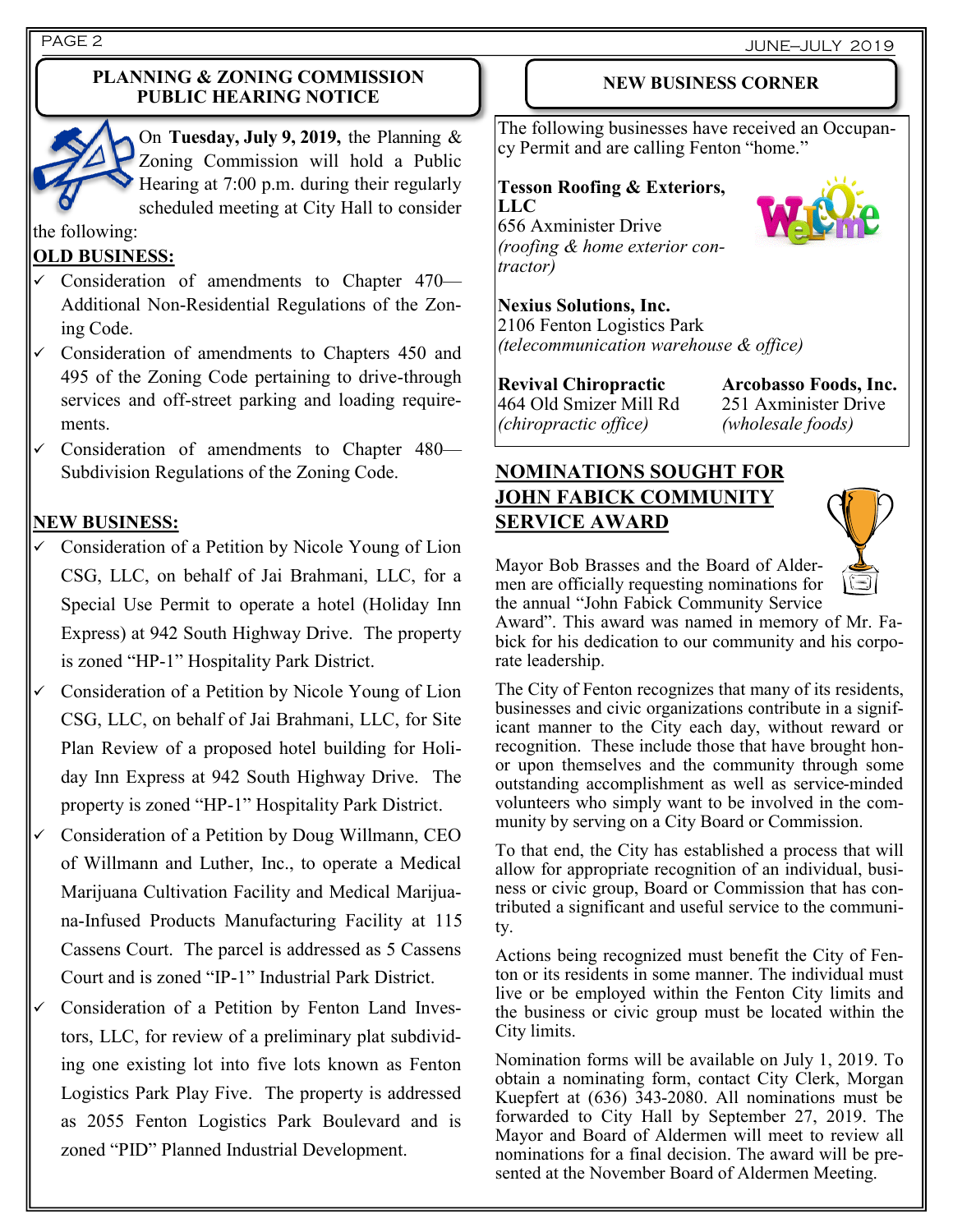# **BLOOD DRIVE**

Mississippi Valley Regional Blood Center will be holding a blood drive on City Hall's parking lot, 625 New Smizer Mill Road, on Tuesday, July 2 from 3:00 p.m. to 6:00 p.m. Around the 4th of July holi-



day, there is an increased need for blood donations at area hospitals and we would like to help with that.

You can call 866-448-3253 to schedule, or you can register online by visiting:

# **www.bloodcenterIMPACT.org**

Use the Group Sponsor Code **9341** to register online. Of course, walk-ins are always welcome!

For more information or inquiries, contact Linda at City Hall at 636-343-2080.

# **DEER RESISTANT PLANTINGS**

Deer are particularly fond of young, succulent leaves and they rely on their sense of smell to determine whether an area is safe and which plants are desirable. Plants with strong scented leaves



and those with coarse, rough textures are less appealing to deer.

Online resources for various deer-resistant plant lists include the Shaw Nature Reserve at

www.shawnature.org or the plant finder at the Botanical Garden at www.missouribotanicalgarden.org.

# **MOSQUITO FOGGING**

Fogging runs on Tuesday and Thursday evenings, weather permitting, from mid May through late September. Fogging starts around dusk and lasts about 3 1/2



hours. This is when mosquitos are most active and the spray is most effective. For both economy and efficiency, we use the lowest effective dose of mosquito spray necessary to control mosquitos—less than 1 ounce per acre. If you are out when it is dark, please wear bright or reflective clothing so the applicator can shut off the machine when they see you.

#### **ST. LOUIS COUNTY POLICE FENTON PRECINCT**

#### **Vacation Inspection Program**

As vacation time approaches, we would like to remind everyone of our Vacation Inspection Program. When you plan to leave on vacation, call the precinct station or contact one of our officers to fill out a vacation inspection form.



While you are on vacation, officers will regularly stop by your residence and check the premises. When you return from vacation, call or come into the Fenton Precinct to let us know you have returned.

#### **Open Garages**

The police department would like to remind everyone to close their garage doors in the late evening and night hours. An open garage door is a prime target for burglary and thefts from both the garage and unlocked vehicles. Vehicles not kept in your garage should be locked and avoid having your valuables (laptop, cell phone, sunglasses) visible. You will be notified by mail if an officer discovers your garage door was left open during late night hours.

**Neighborhood Policing Officer Julia Weston Precinct Phone (636) 349-8120 625 New Smizer Mill Road Fenton, MO 63026**

#### **SALES TAX REDISTRIBUTIONS TO ST. LOUIS COUNTY FOR MAY 2019**

| "A" Sales Tax Summary |                     | "B" (Pool) Sales Tax Summary |                      | <b>Combined Sales Tax Summary</b> |                  |
|-----------------------|---------------------|------------------------------|----------------------|-----------------------------------|------------------|
| Generated             | Redistributed       | Generated                    | <b>Redistributed</b> | Generated                         | Redistributed    |
| \$323,341             | $$151,370 (46.8\%)$ | \$158,868                    | $$89,649(56.4\%)$    | \$482,209                         | $$241,019(50\%)$ |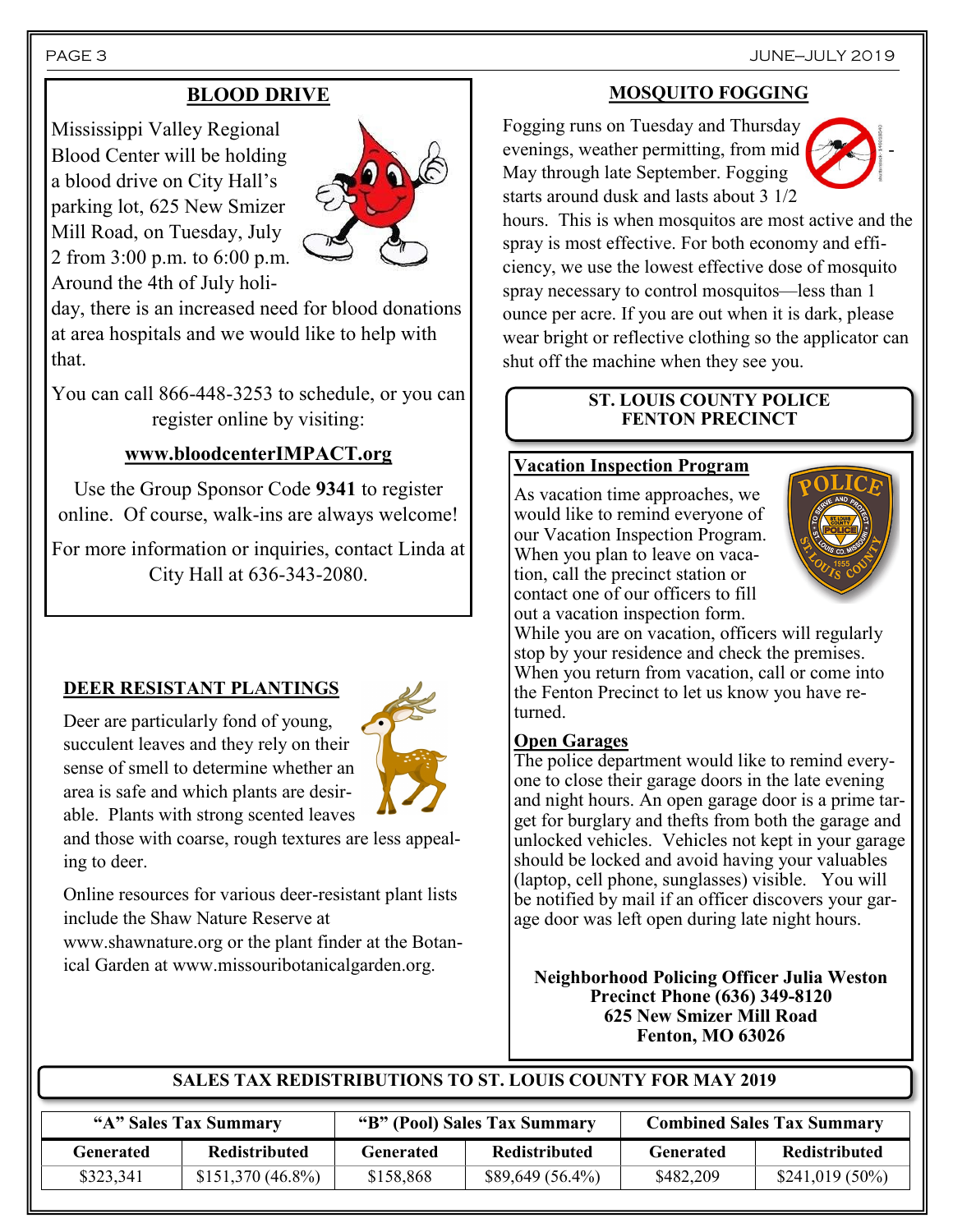PAGE 4 June—July 2019

#### **DECISIONS FROM THE MAY 2019 BOARD OF ALDERMEN MEETINGS**

#### *DECISIONS*

- $\checkmark$  Approved Liquor License renewals for various establishments in the City of Fenton.
- $\checkmark$  Approved a Temporary Liquor License for St. Paul Parish for their annual Soccer Tournament at Fenton City Park on August 5—August 11, 2019.
- $\checkmark$  Approved Amusement License Renewals for Swing-A-Round for 2019.
- ✓ Approved the City of Fenton to host the October Missouri City Clerks and Finance Officers Association Eastern Division Luncheon.
- $\checkmark$  Approved the Mayor's appointment of Jill Adkisson to the Board of Adjustment to fill an unexpired term expiring May, 2020.

# *ORDINANCES*

- ✓ **#3921** Ord. approving Health Insurance Plans for eligible City of Fenton employees with Cigna.
- ✓ **#3922** Ord. approving a Dental Insurance Plan for eligible City of Fenton employees with Kansas City Life.
- ✓ **#3923** Ord. approving a Voluntary Short-Term Disability Plan, a Long-Term Disability Plan, and a Life, AD&D, and Voluntary Life Plan for eligible City of Fenton employees with Cigna.
- ✓ **#3924** Ord. approving a Property Insurance Plan for the City of Fenton with Chubb Group of Insurance (Federal Insurance Company).
- ✓ **#3925** Ord. approving a Public Officials Management and Employment Practices Liability Insurance Plan for the City of Fenton with Greenwich Insurance Company.
- ✓ **#3926** Ord. approving Crime, General Liability, Liquor Liability, Workers Compensation, Automobile, and Umbrella Liability Insurance Plans for the City of Fenton with Travelers Casualty and Surety Company of America.
- ✓ **#3927** Ord. approving a Cyber Liability Insurance Plan for the City of Fenton with BSC Insurance Company.
- ✓ **#3928** Ord. approving a one year agreement, with a City option to renew for five additional two-year terms between the City of Fenton, Missouri and Waste Connections of Missouri, Inc. for solid waste and recyclable materials collection and disposal services.
- ✓ **#3929** Ord. authorizing the Mayor to execute an agreement with T.A. Contracting, Inc. for demolition services of 671 Larkin Williams Road.



- ✓ **#3930** Ord. accepting rights-of-way, a permanent easement, and temporary construction easements from certain property owners on Gravois Road related to the Old Gravois Road Phase II Project and granting further authority.
- ✓ **#3931** Ord. approving an emergency contract through December 31, 2019 between the City of Fenton, Missouri and Midwest Pool Management of America LTD for Aquatic Services.
- ✓ **#3932** Ord. authorizing the purchase of a 2019 International 4900, 2 1/2 ton dump truck with plow and spreader through the State Cooperative Purchasing Contract.
- ✓ **#3933** Ord. authorizing the Mayor to execute a contract for the furnishing, delivery and installation of an upgraded projection and video system for City of Fenton board room with Tech Electronics, Inc.
- ✓ **#3934** Ord. authorizing payment for and accepting rights-of-way and temporary construction easements from certain property owners on Gravois Road related to the Old Gravois Road Phase II Project and granting further authority.
- ✓ **#3935** Ord. amending Article II of Chapter 605 relating to Food Trucks operating at the Fenton Community and Farmers Market.
- ✓ **#3936** Ord. approving a Special Use Permit for Jiten Patel to operate an Independent Hotel (Motel) at 650 South Highway Drive.

# **FENTON HISTORICAL SOCIETY**

The monthly meeting of the Fenton Historical Society will be held on **Thursday, July 11 at 7:00 p.m.** The Fenton Historical Society is located at #1 Church Street in Olde Towne Fenton.

For more information, call (636) 326- 0808 or visit our website: **www.fentonhistory.com.**

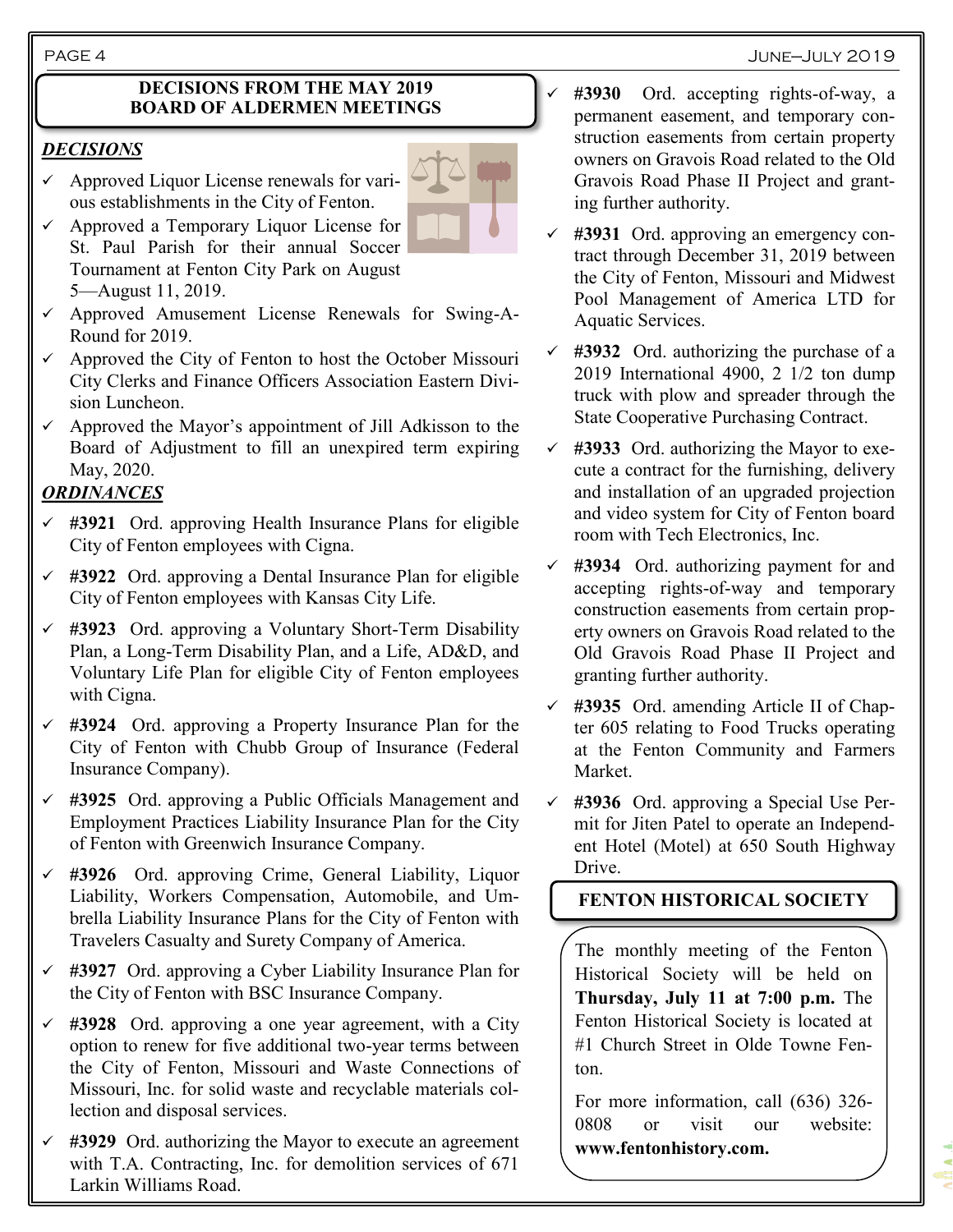## **PARKS & RECREATION**

#### **UPCOMING PROGRAM OFFERINGS**

For detailed information, including program fees and registration requirements, please call RiverChase of Fenton at **(636) 343-0067** or visit our website at **www.fentonmo.org.**



## **SENIOR (55+) LUNCH AND BINGO**

Adults 55+ can enjoy a game of Bingo followed by BBQ pork sandwiches on Wednesday, July 10 at 10:30 a.m. Cost is \$7 per person.

#### **GROUP CYCLING**

This is a cardiovascular training activity on stationary bikes using visualization and variable intensity. Classes begin Tuesday, July 16 and Thursday, July 18. \$41 for residents and members, \$49 for non-members.



# **YOUTH SOCCER LEAGUE**



This 6 game coed league provides the opportunity for recreational players to enhance their skills and knowledge of the game. Games will be held at Fenton City Park on Saturday mornings and afternoons. Players will receive

a numbered team t-shirt. An instructional "kickoff" camp will be conducted by the Ozzie Smith Sports Academy on September 14 and is included in your league fee. Registration ends August 25. Parent coaches are needed and will receive a FREE registration credit at the end of the season! Cost for the league is \$55 for residents and members and \$65 for nonresidents.

#### **T-BALL SUMMER LEAGUE**

This 6 game summer league will play on Monday and Wednesday nights at Fenton City Park. Each team will play 1 game per week on either day. Game times are 5:30 p.m. and 6:30 p.m. All game equipment will be provided, and each participant will receive a numbered uniform shirt. This game only league is designed for



players of all skill sets. Parent coaches are needed and will receive a FREE registration credit at the end of the season! Cost is \$40 for residents and members and \$50 for nonresidents.

# RIVERCHASE HOLIDAY HOURS

Thursday, July 4, 2019 8:00 a.m.—6:00 p.m.



# **ADULT SOFTBALL**

Fenton Parks and Recreation offers Men's, Coed, and Women's Adult Softball Leagues throughout the Spring, Summer and Fall. Both recreational and competitive play is offered. You must be at least 18-years old to

participate. League teams will be placed in divisions according to skill level. League information including start dates and fees can be found at our website: www.fentonmo.org/parks.

#### **SUMMER MOVIE SERIES**

Enjoy a night out with the family while watching box office hits on the BIG screen! Get ready for three spectacular movies this summer:



- Family Night! Featuring Spider Man: Into the Spider Verse

Saturday, June 29, 8:30 p.m.

- Christmas in July! Featuring Illumination Presents Dr. Seuss' The Grinch

Saturday, July 20, 8:30 p.m.

- Senior Night at the Movies! Featuring Singing in the Rain

Friday, August 23, 7:30 p.m.

Cost: Free for Members, \$5 for Non-Members

#### **WATER LINE, SEWER LINE AND IN-HOME PLUMBING PROTECTION PRO-GRAMS**

American Water Resources, Inc., a subsidiary of American Water, provides specialized water line, sewer line and in-home plumbing protection services that help to insulate you from unexpected high repair costs associated with water and sewer line failures and in-home plumbing repairs.

For more information on the Water Line, Sewer Line and In-Home Plumbing Protection Programs, please call 1-866-430-0819 or contact them at cs@amwater.com.





#### @FentonParks @FentonParks www.facebook.com/FentonParks www.facebook.com/FentonFarmersMarket